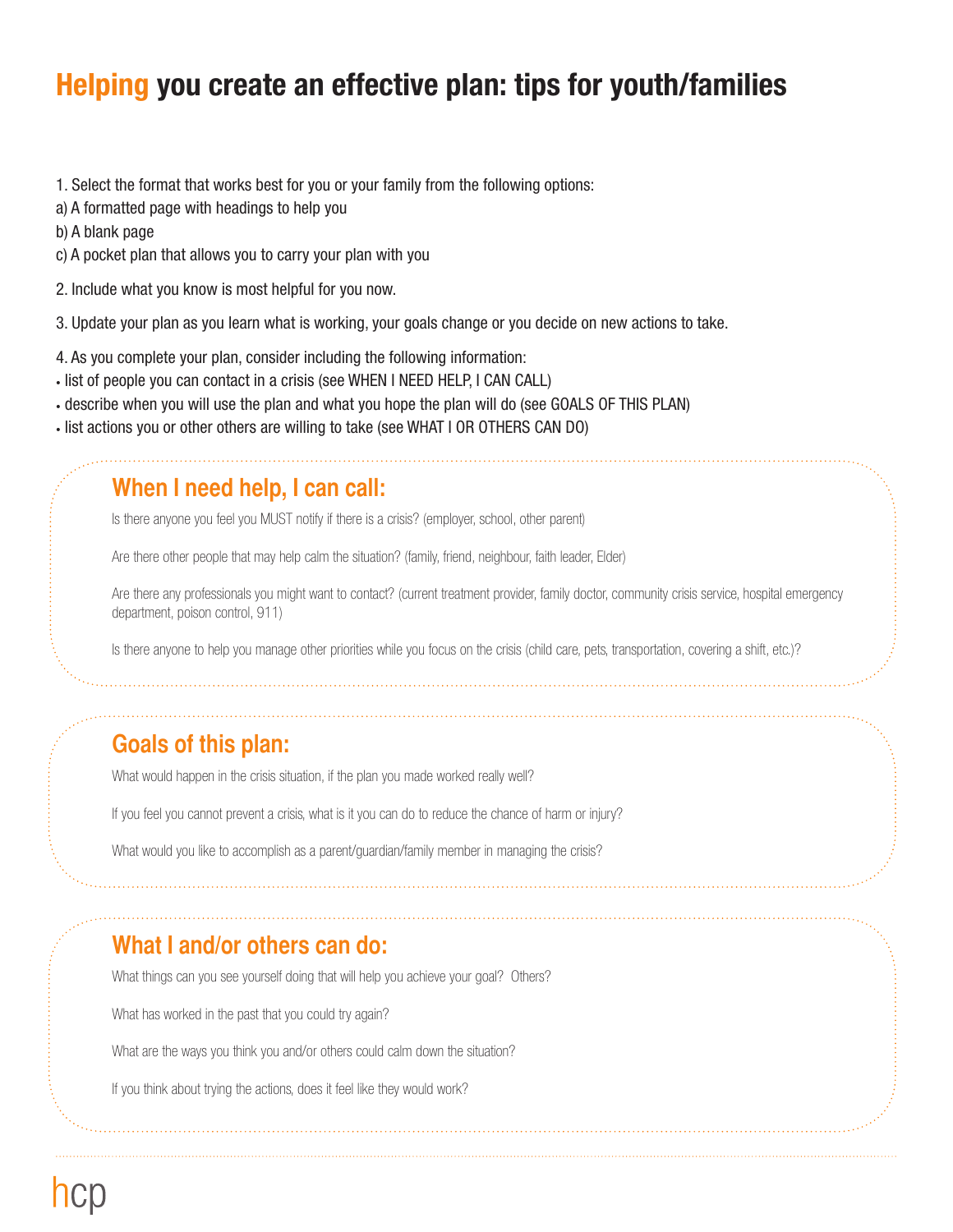| When I need help, I can call: |              |  |
|-------------------------------|--------------|--|
| Name/role                     | Phone        |  |
| Name/role                     | <b>Phone</b> |  |
| Name/role                     | Phone        |  |
|                               |              |  |

## **Notes**

Goal of this plan is…  $\Box$  is a control of the plan when  $\Box$  I will use this plan when  $\Box$ 

## **What I and/or others can do**

I want this plan to be shared with:

\*Note that if you want the provider to share this plan consent must be provided.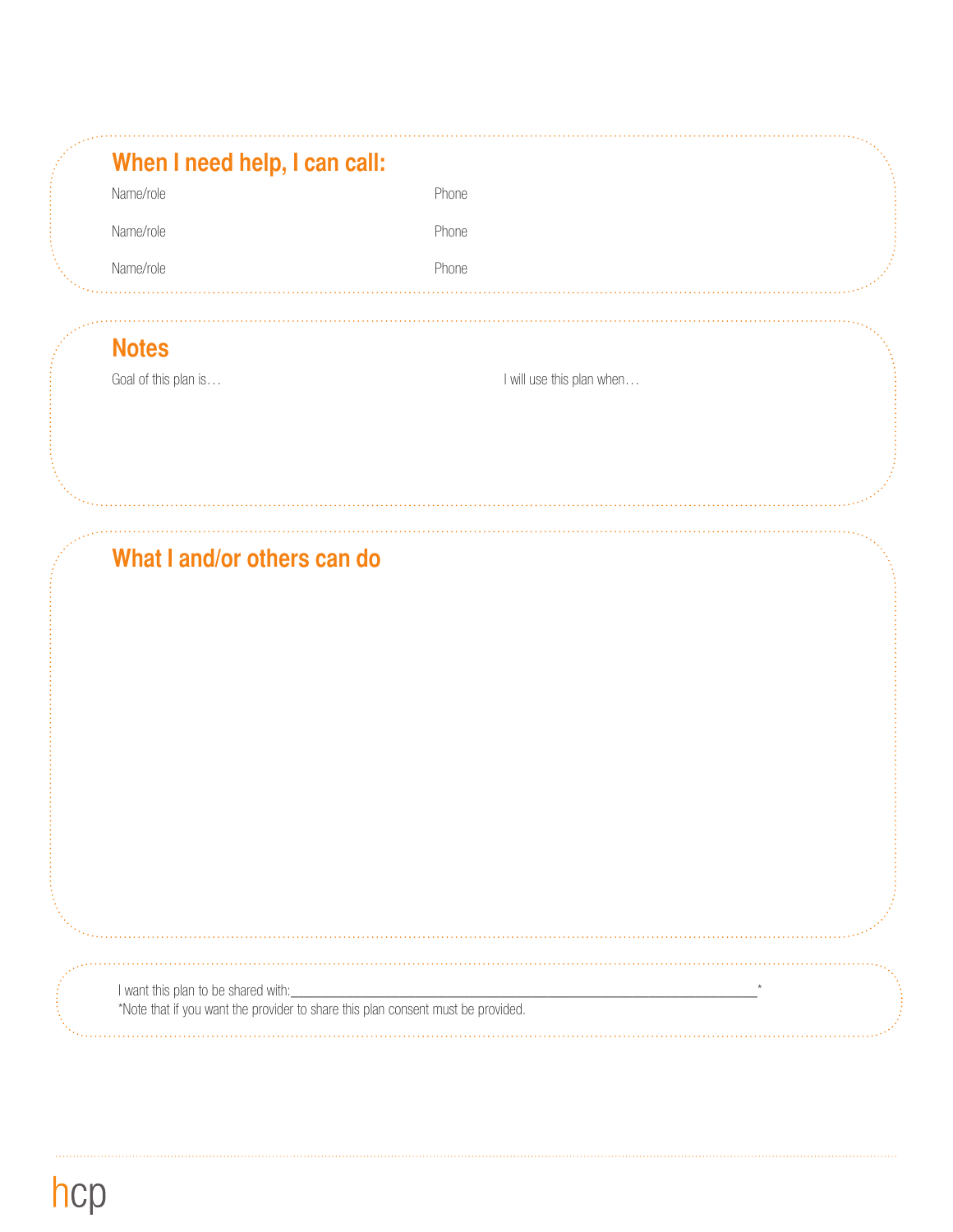I want this plan to be shared with:\_\_\_\_\_\_\_\_\_\_\_\_\_\_\_\_\_\_\_\_\_\_\_\_\_\_\_\_\_\_\_\_\_\_\_\_\_\_\_\_\_\_\_\_\_\_\_\_\_\_\_\_\_\_\_\_\_\_\_\_\*

\*Note that if you want the provider to share this plan consent must be provided.